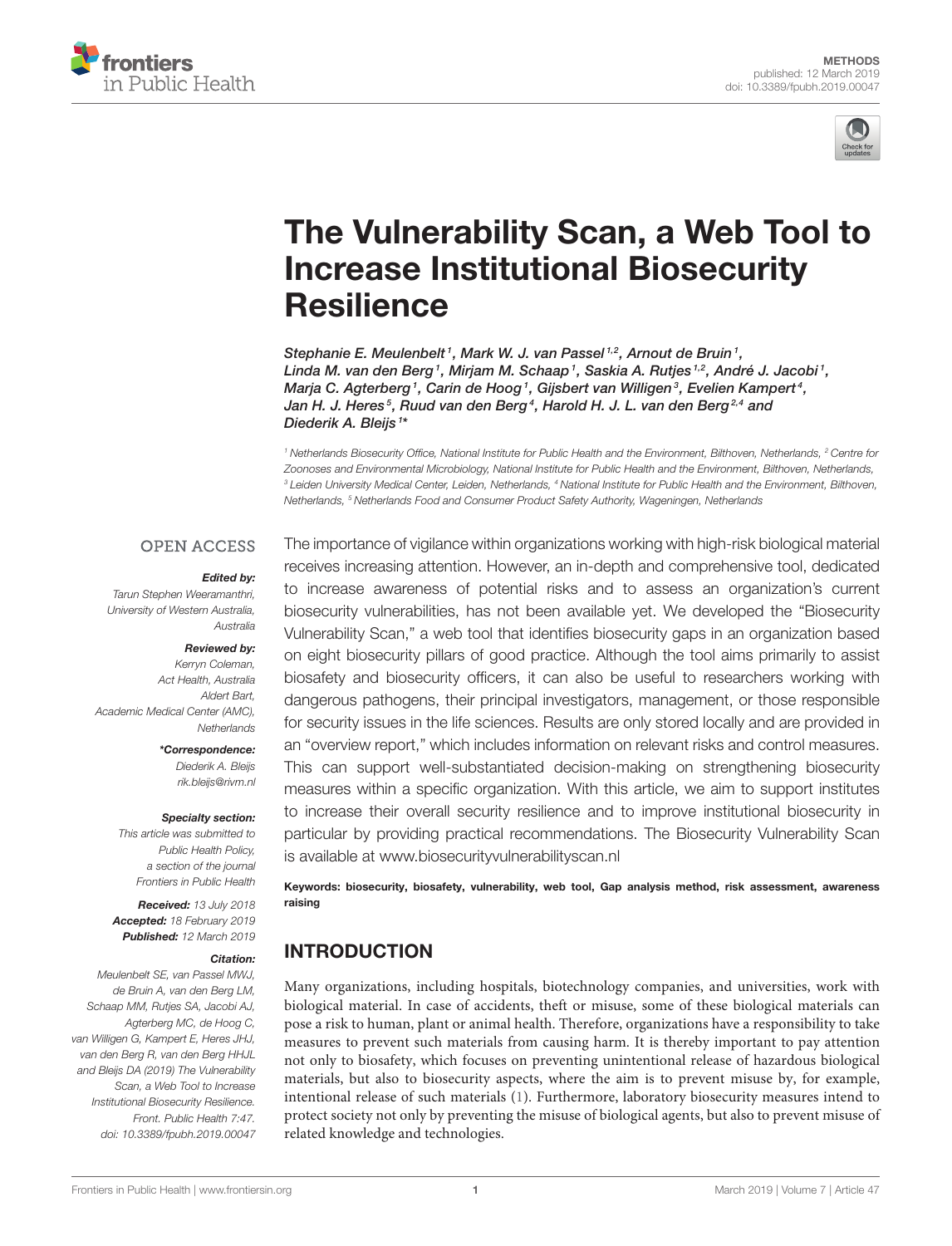The importance of taking risk-mitigating measures within organizations handling high-risk biological materials has received increased attention. Not in the least since several (preventable) incidents took place in the past years. For example, while doing an inventory of their lab in preparation for a move, the US Food and Drug Administration discovered vials labeled with variola (smallpox) in 2014, a virus which should only be available at the CDC in Atlanta, USA and the VECTOR institute in Novosibirsk, Russia [\(2\)](#page-5-1). In that same year, additional incidents were reported, including the mishandling of Bacillus anthracis spores, and the shipment of a low pathogenic influenza virus sample contaminated with a highly pathogenic Influenza strain [\(3\)](#page-5-2). These examples highlight several aspects that can go wrong when working with pathogenic organisms, including issues with accountability for materials and transport security. Fortunately, these incidents have been properly notified, and now serve as examples from which the wider community can learn.

In addition to the importance of taking appropriate biosecurity measures, there is the importance of a risk assessment covering dual use aspects of research in the life sciences. This assessment should weigh the risks and benefits of dual use research of concern, which is research that is beneficial for society, but the generated knowledge, technologies or pathogens could potentially also be misused as biological weapon [\(4\)](#page-5-3). Recently, Noyce et al. published a study on the synthesis of a viable and infectious horsepox virus, a virus related to smallpox [\(5\)](#page-5-4). The journal's publisher stated that a dedicated committee had concluded that the benefits of this study outweighed the risk of misuse [\(6\)](#page-5-5), but the publication of the methods for the synthesis of infectious viruses raised concerns with health security experts.

In order to minimize biosafety and biosecurity incidents and risks in the future, a range of awareness raising activities, education programmes as well as (e-learning) tools have been developed and implemented recently, often freely available. Examples are the United Nations Food and Agriculture Organization Biosecurity Toolkit manual [\(7\)](#page-5-6), Sandia National Laboratories Biorisk Assessment Models (BioRAM) [\(8\)](#page-5-7), the Danish Handbook on Biosecurity [\(9\)](#page-5-8), the textbook "Preventing Biological Threats" [\(10\)](#page-5-9), a biosecurity survey carried out in Kenya using lab visits with a standardized questionnaire [\(11\)](#page-5-10), the CEN Workshop Agreement on Laboratory Biorisk Management [\(1\)](#page-5-0), the Netherlands Code of Conduct for Biosecurity [\(12\)](#page-5-11), and the Biosecurity Self-scan Toolkit developed by the Netherlands Biosecurity Office [\(13\)](#page-5-12). However, these initiatives are rather abstract or focus on particular regions or countries, branches or specific aspects of biosecurity.

Through field consultations, the Netherlands Biosecurity Office noticed the need for a more comprehensive assessment tool, containing nuance and detail in questions. The Netherlands Biosecurity Office is the national information center for the Government of the Netherlands and for organizations that work with high-risk biological material. It aims at increasing biosecurity awareness and decreasing biosecurity vulnerabilities in organizations in the Netherlands and abroad [\(13\)](#page-5-12). It does so by disseminating knowledge and information about biosecurity, giving workshops, lectures and developing web tools. The findings of the field consultations are used to develop the Vulnerability Scan: a comprehensive, web-based tool, usable by a broad range of organizations that work with high-risk biological material.

This article describes the development process and the setup of the Vulnerability Scan as well as how practitioners can use it to raise awareness of institutional biosecurity and decrease biosecurity vulnerabilities within their respective organizations. We aim to support institutes to increase their security resilience in general and improve their institutional biosecurity in particular. Since our tool includes questions that help identify potential biosecurity weaknesses within an organization, real-life scenarios and practical implementation recommendations, we hope the article inspires and encourages practitioners to use our tool in order to do so.

# DEVELOPMENT

The Vulnerability Scan has been developed in response to the identified need in the field for a more comprehensive and detailed (self-)assessment tool. A panel of biosafety and biosecurity experts as well as end-users were consulted throughout subsequent phases of the development process. The consultations took place as a series of face-to-face discussions as well as consultations per e-mail. Particular subject-matter experts were also consulted, e.g., cybersecurity professionals for their expertise on information security. This allowed for the development of a tool that primarily provides guidance to biosafety and biosecurity experts, but can also prove useful to researchers, principal investigators, and security experts of institutions active in the life sciences, such as hospitals, research institutes, universities, and biotech companies.

The Netherlands Biosecurity Office developed the first draft of the Vulnerability Scan in close cooperation with several and biosafety and biosecurity experts. This group convened in several meetings to compose the tool and ascertain applicability for the intended users. Starting point for the development of the Vulnerability Scan was the Self-scan Toolkit. This Toolkit includes eight biosecurity pillars, which are also taken as a basis for the Vulnerability Scan. However, rather than including 10 "yes" or "no" questions per pillar, multiple-choice questions have been built-in the Vulnerability Scan to provide a more nuanced view on biosecurity issues. In addition to the sets of multiplechoice questions, scenarios reflecting realistic situations and practical implementation recommendations were included. We want to challenge users to critically reflect upon the biosecurity level within their organization(s) by going through the questions and discussing the dilemmas provided in the real-life scenarios.

When the development team was confident on the content, it was processed into a usable online tool. The first version was thereby ready for testing. For this beta-test, 40 experts were selected, including biosafety officers, occupational health professionals and safety experts with expertise in human, animal or plant high-risk pathogens. All experts received a standardized questionnaire containing queries on overall impression of the tool, user friendliness, whether, or not expectations on content and goals were met, use of language, whether, or not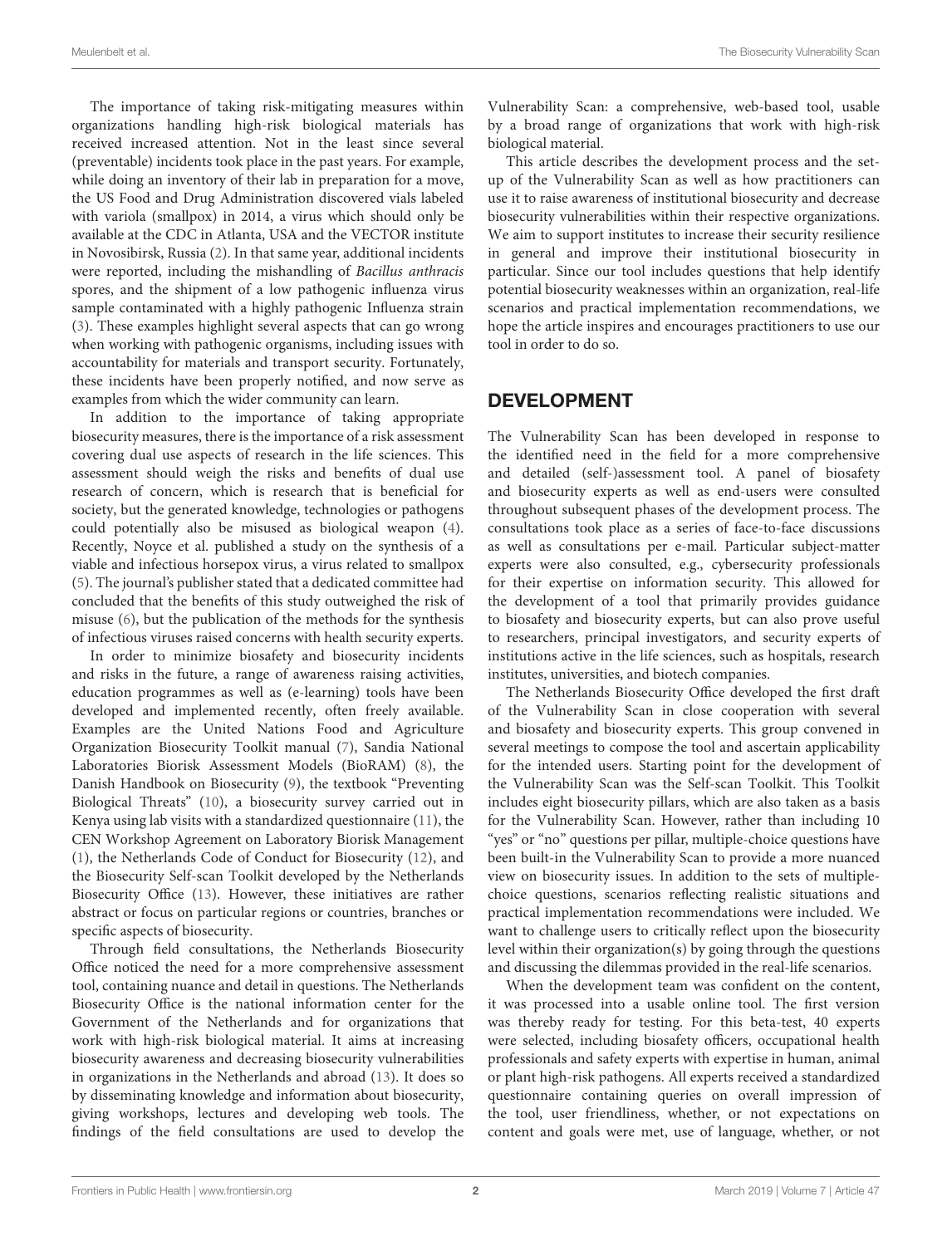they missed certain aspects, etc. Furthermore, each individual expert was asked to critically assess two pillars: one that was directly within their area of expertise and a second one that inspired their interest. The development team carefully analyzed the experts' input to improve the content of the tool. After this input had been processed, the Vulnerability Scan was deemed ready to use and could be officially launched in November 2017.

The current version of the Vulnerability Scan consists of eight pillars of good practice representing all key areas of biosecurity: Biosecurity awareness; Personnel liability; Information security; Management; Accountability for materials; Physical security; Emergency response; and Transport security. Each pillar contains a minimum of three questions with a number of possible answers as well as a set of risks and risk management strategies (**[Figure 1](#page-3-0)**). Likewise, each pillar holds several different scenarios, accompanied with a short description and identification of possible risks. The scenarios should trigger questions if the depicted situation is recognizable, e.g., is the situation realistic; what are the vulnerabilities or possible consequences in this situation; and what control measures can be taken to prevent the scenario from occurring?

Since technological developments are expected to change the biosafety and biosecurity landscape, it remains important to continuously update the Vulnerability Scan. After its first testing in 2017, we received feedback from users, and we encourage users to continue to provide suggestions for improvement of the tool. For example, it could be very interesting to learn more about best practices in the field, which could be incorporated into (the multiple-choice questions of) the tool. Or, real-life (anonymized) scenarios could be added or adjusted on the basis of incidents that occurred within relevant institutes.

Finally, in order to properly assess the biosecurity vulnerabilities in one's organization, it is crucial that the user feels comfortable to answer the questions honestly. Therefore, the vulnerability scan is specifically designed to be anonymous. The results are not shared with the Biosecurity Office or other third parties, the results are stored locally on the user's computer as cookies, in order to continue previous sessions.

# APPLICATION

The aim of the Netherlands Biosecurity Office was to develop a tool that provides a thorough analysis of an organization's level of biosecurity and offers an organization a specific picture of the biosecurity state-of-the-art, including both strengths and especially vulnerabilities. Identifying vulnerabilities is an import step toward a biorisk assessment. Simultaneously, using this tool raises awareness on the eight pillars of good practice, representing all key areas of biosecurity [\(13\)](#page-5-12). The Vulnerability Scan also allows institutional self-auditing, including monitoring the mending of biosecurity vulnerabilities over time. Considering that all pillars are a prerequisite for a sound biosecurity system, they are given in no specific order. A description of the pillars is given below.

### Biosecurity Awareness

Biosecurity awareness is of utmost importance to generate a safe and secure biosecurity culture within organizations. Employees should be aware of these risks in order to take corresponding measures. This enables employees to identify hazards, remain vigilant, and comply with existing rules. Biosecurity awareness enables employees to assess potential dual-use risks, recognize abnormal situations and hold colleagues accountable for their behavior. For example, this pillar includes a scenario on dual use aspects of research in the life sciences related to an experiment that results in a dramatic increase in virulence of an otherwise non-pathogenic strain. It intends to make the user aware that, although insights gained in such experiments may lead to better treatments of infectious diseases, the results could also be misused if they fall into the wrong hands. This pillar provides insight into the extent to which employees are aware of the eight biosecurity pillars of good practice, helps to bring these to the attention of the employees, and the importance of coherence between them. By being aware of the importance of biosecurity, both management and employees will ensure biorisk management.

# Personnel Reliability

Reliable, well-trained staff is vital for biosafety and biosecurity management within an organization. The policy of an organization regarding personnel reliability should include a selection procedure for new staff, including temporary employees, external employees, and maintenance staff. Security risks can be mitigated by implementing a thorough selection procedure and an appropriate background screening for employees handling confidential data or high-risk pathogens. In addition to access control measures, conscious, and aware employees contribute to a secure situation. This pillar of good practice provides insight into selection procedures for personnel, types of background screening for personnel, security risks concerning behavioral changes and working outside regular hours.

# Information Security

In order to set-up this pillar, several information security managers were consulted and three key concepts regarding information were identified and included into the tool: Availability, Integrity and Confidentiality (AIC). "Availability" safeguards the security of systems and manages the risks of mistakes, malfunctions, and incidents. "Integrity" (or reliability) ensures that data are correct and up-to-date. "Confidentiality" (or exclusivity) ensures that only authorized personnel have access to systems and data. Information security overlaps with other pillars such as physical security and awareness. This pillar provides insight into information security management systems, availability, and continuity of such systems, integrity, and reliability of information, and their confidentiality and exclusivity.

### Management

Management, such as directors and principal investigators, plays an important role in preparing and implementing policy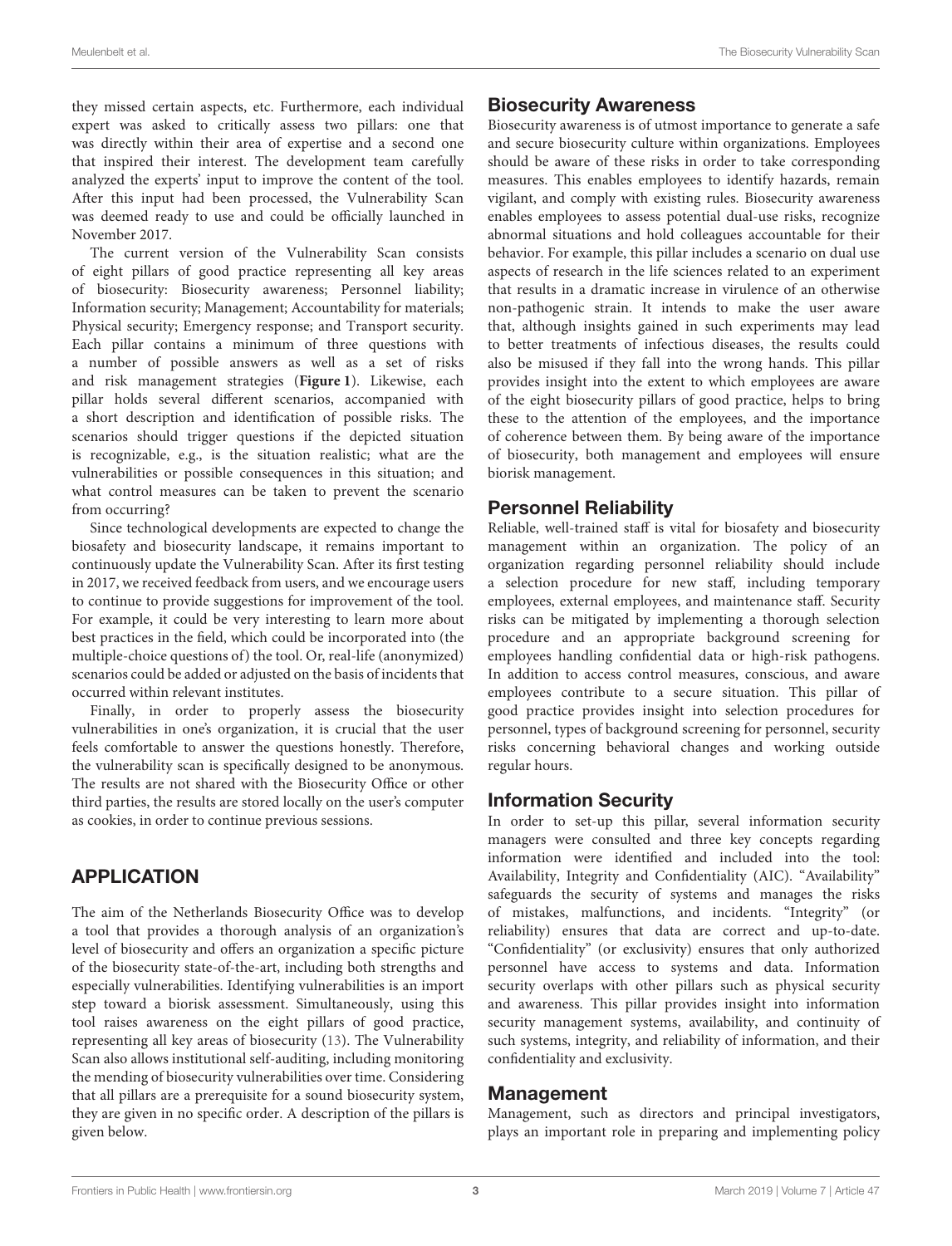

<span id="page-3-0"></span>on key areas of biosecurity. If management is aware of the advantages of an effective biosecurity policy, the implementation and monitoring of biosecurity measures can be facilitated. This includes formulating procedures and regulations, and assigning roles and responsibilities to staff with respect to biosecurity or biorisk management. For example, one of the questions that practitioners find in the tool under this pillar is: How is management involved in biosecurity? Answer possibilities range from "highly engaged" to "unaware of biosecurity aspects," each with matching risks and measures that can be taken to mitigate them.

### Accountability for Materials

The characteristics of the high-risk material are important for the biosecurity risks associated with handling and storing of high-risk pathogens. Route of transmission, pathogenicity, and availability of the material in combination with research technologies used and the knowledge generated might increase the risks of potential misuse of the material. To mitigate biosecurity risks the organization should be accountable for the material and store high-risk material in a controlled and secure environment, including: identification, registration and management of material. This pillar provides insight into the assignment of responsibilities for registration and management of high-risk materials, awareness of the difference between biosafety (working safely with high-risk materials) and biosecurity (securing high-risk materials), specifically with respect to localization and identification and the dual use aspects.

# Physical Security

Protecting, authorizing, and controlling access to vital areas using several security layers prevents unauthorized persons to gain access to high-risk materials. Therefore, the pillar "Physical security" focuses on access authorization and control, and other physical security measures. During the development phase, consulted physical security experts suggested to include the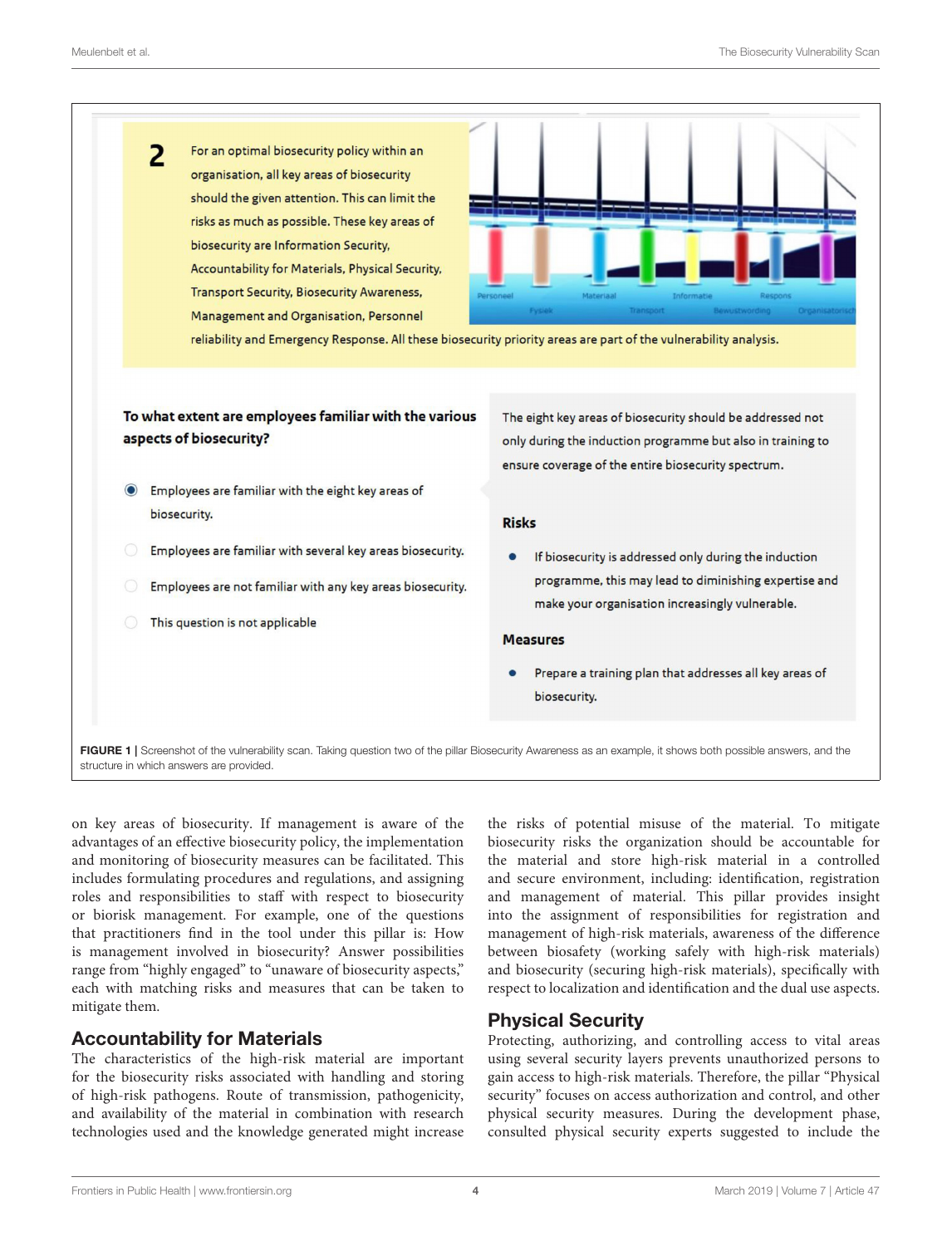concept of Defense-in-Depth (layered or fragmented security), which is amongst others a concept that is used in nuclear and chemical industries. It includes a combination of architectural, technical and organizational aspects and can provide valuable insights to organizations working with high-risk biological material as well. In addition to providing insight into several aspects of layered or fragmented security, the pillar Physical security also addresses types of physical measures and security systems, authorization, and control of access and employee awareness and alertness.

#### Emergency Response

Emergency (response) plans are essential and provide guidance to an emergency response service of an organization. A response plan describes the course of action and coordination of staff and services involved in emergency response activities within the organization, but should include collaboration aspects with external emergency response services as well. Emergency response plans contribute to prevention and control of incidents, accidents and emergencies with high-risk pathogens. Appropriate emergency planning and preparations facilitates immediate action upon inadvertent exposure of employees to fire, biological agents, or monitor vital areas during an incident.

### Transport Security

Transport security includes measures and procedures for the protection of high-risk pathogens during transport. During transport of high-risk material, neither the shipper nor the receiver has control over the material. This pillar is intended to identify the vulnerabilities within the entire transport process, including packaging and sending and receiving highrisk material. For transport of biological materials (such as infectious microorganisms, genetically modified organisms (GMOs), diagnostic samples, and hospital waste, including toxins) by road, water, rail and air, national and international laws and regulations are in place. Moreover, additional legislation could be applicable, for example, when pathogens are listed on an EU export control list of the dual-use regulation, US select agents list or the Australia Group.

For each of the eight pillars of good practice, a multiple-choice questionnaire and a number of scenarios have been developed. The possible answers are supported by an explanation, followed by a number of control measures one's organization may consider to mitigate biosecurity risks. In addition, the provided scenarios may offer additional insight into potential (bio)security risks within an institute, or could be used in table-top exercises. After completing all (or parts) of the scan, an overview report is generated, which provides insight in vulnerabilities and includes complementary information on associated risks and control measures. This report also includes suggestions and good practices one may want to consider to further improve the organization's biosecurity level. For convenience, an online user manual is provided at the homepage of the Vulnerability Scan.

Since the Vulnerability Scan assesses a number of different aspects within an organization, it is advantageous to complete the questions in the tool consulting several representatives of an institute. It is encouraged that the user assesses all relevant sections of the Vulnerability Scan, but it remains possible to focus only on a single, or several, pillars. These biosecurity gaps can subsequently be used to increase institutional biosecurity resilience, for example in conjunction with the WHO Laboratory biosecurity guidance [\(14\)](#page-5-13).

In conclusion, the Vulnerability Scan enables the assessment of the current biosecurity level and identification of vulnerabilities within an organization based on eight pillars of biosecurity. The results are provided in a final report, which includes complementary information on associated risks and mitigating measures, supporting well-substantiated decision making on strengthening biosecurity measures within your organization. The web tool is freely available at<www.biosecurityvulnerabilityscan.nl>

### DISCLAIMER

Using the Vulnerability Scan is anonymous; data are stored locally on your computer only. This way, the vulnerability analysis can be completed at another time. Stored data can be deleted by pressing on the button "delete data" on the homepage. No rights can be derived from using this tool and the Biosecurity Office is not responsible for the outcome and results of the vulnerability scan. The tool identifies vulnerabilities and aims at increasing institutional biosecurity resilience and provides input for a risk assessment. However, it is no substitute for a biorisk assessment and the organization remains responsible for conducting risk assessment. For questions, remarks, or additional information or suggestions on the web tool, please contact the Netherlands Biosecurity Office at biosecurity@rivm.nl.

### AUTHOR CONTRIBUTIONS

SM, MvP, AdB, LvdB, MS, SR, AJ, MA, CdH, HvdB, and DB contributed to conception and design of the web tool. GvW, EK, JH, and RvdB revised it critically for content. SM and MvP wrote the manuscript. All authors contributed to manuscript revision, and read and approved the submitted version.

### ACKNOWLEDGMENTS

The development of the Vulnerability Scan was only possible with the dedicated input of many experts in the field of biosafety, biosecurity, and security. We would like to thank Ton Aben, Sander Banus, Francis Begthel-Claus, Peter Berendse, Marcel van Bergen, Pieter Boonen, Sabrina Brizee, Koos van der Bruggen, Olaf Daviena, Hans Derks, Gerard Hartong, Marizeth Groenewald, Natasja Kisters, Vivian van Leeuwen, Soedesh Mahesh, Marjanne Markerink, Danielle Odinot, Paul Odinot, Gideon Opperhuizen, Niels Remers, Carrie Ris-Stalpers, Hans van Tol, Arie Voordouw, Barry-Lee Waarts, Henriette Westerling, and other experts involved for their efforts and helpful discussions.